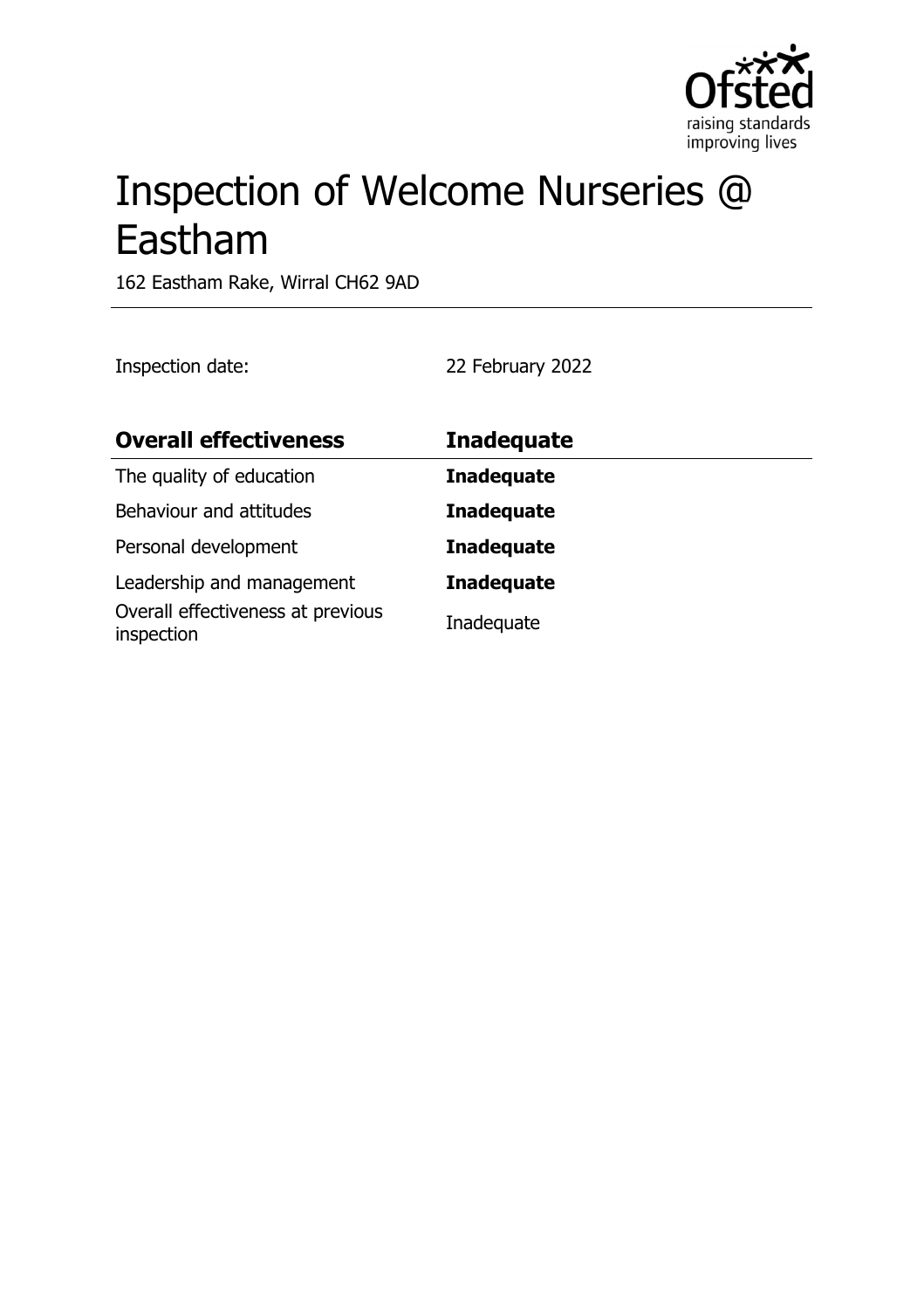

# **What is it like to attend this early years setting?**

#### **The provision is inadequate**

Children do not receive challenging experiences to extend their learning in this nursery. Some children are left to initiate their own play for long periods of time. Children frequently stand around unsure of what to do. Consequently, the poor curriculum causes children to become disengaged.

Children are given no privacy during personal care routines. They are changed in the room where other children play. This also looks out on to the garden and residential houses. Children are changed by senior leaders who they have never met before. This causes some children to become very upset and wary of these adults. Furthermore, because these staff do not know the children, they dress them in other children's clothes. This causes children more distress. Consequently, children's safety in this nursery is compromised.

Children are not encouraged to do things for themselves. Therefore, they are not able to develop their independence skills. Children are not given adequate support to follow simple instructions, such as putting their coats on to play outside. Therefore, when children are moving between routines, the environment becomes chaotic. In addition, children are confused by what is happening next. There are no expectations in place for children's behaviour. This impacts the children's ability to learn the right way to behave. Such as, how to share and take turns. Consequently, there is regular conflict over toys and children repeatedly get upset.

The nursery has made some changes in response to the COVID-19 pandemic. Children are dropped off and collected from staff at the door. At times, children can be unsettled entering the nursery as unfamiliar staff answer the door.

# **What does the early years setting do well and what does it need to do better?**

- $\blacksquare$  The provider has failed to put effective measures in place to meet the actions raised at the last inspection. Therefore, the quality of the provision has declined further.
- $\blacksquare$  Staff turnover in this nursery is high. The provider is still yet to appoint a suitable deputy manager to support the newly appointed manager. Therefore, the managers' workload is currently unachievable. Further core members of staff are leaving the nursery imminently and suitable replacements are yet to be appointed. The provider does not support staff well-being. Therefore, staff morale is very low. Some staff are unsure of the roles and responsibilities that have been placed on them. This prevents them from providing high levels of support to children.
- The provider does not support children's emotional well-being. Appropriate spare clothing is not provided to dress children in after they have had accidents.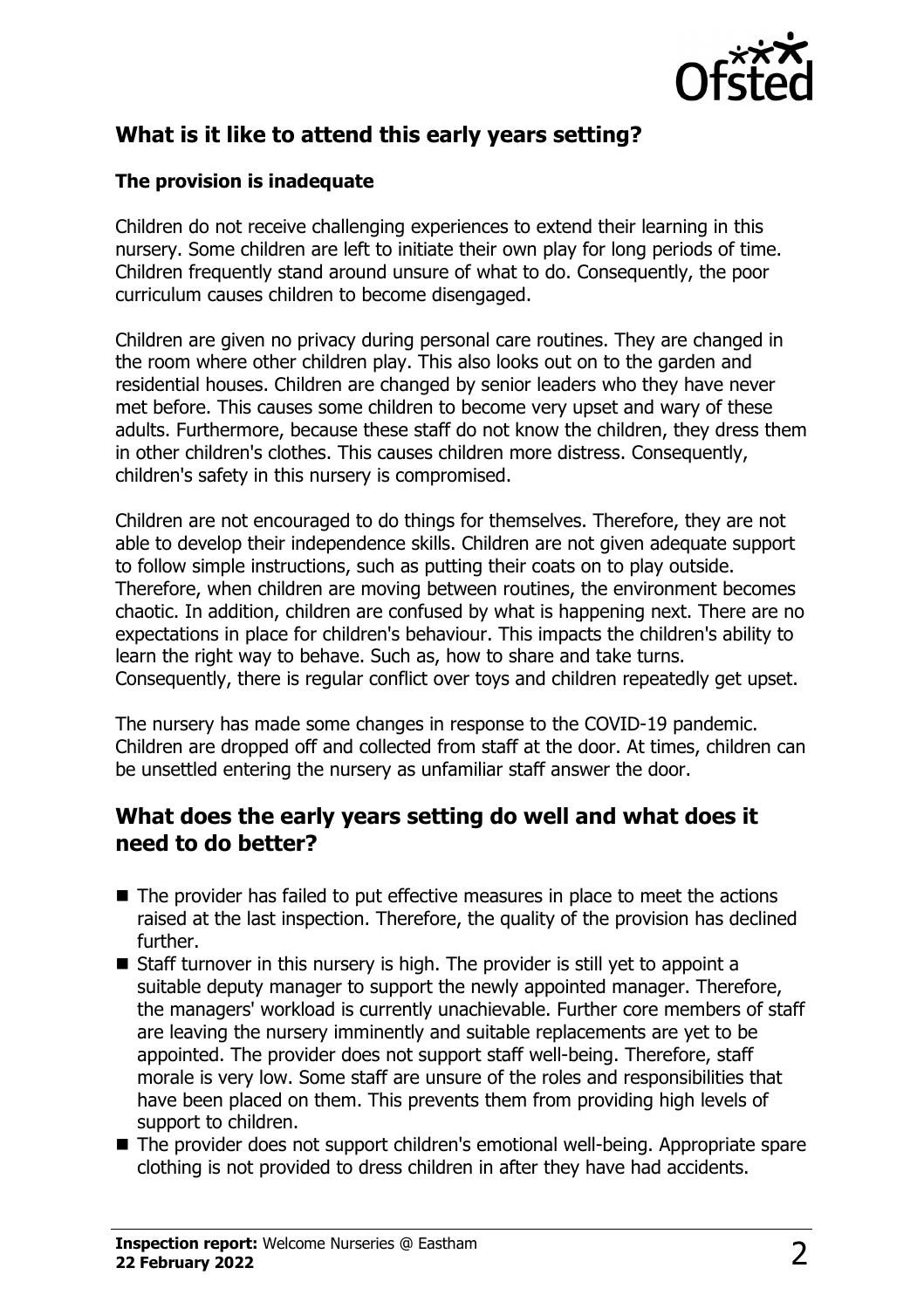

Consequently, children are dressed in clothes that are ripped and dirty. The carpet is not adequately cleaned after children have personal care accidents. Therefore, children walk over this area with bare feet. This creates an unhygienic environment.

- $\blacksquare$  The manager takes necessary steps to ensure the needs of children with dietary requirements are met. These children have care plans in place. However, the provider has failed to ensure all staff are fully aware of how to identify possible signs and symptoms of allergic reactions. This impacts the safety of some children. Healthy meals and snacks are provided to the children.
- $\blacksquare$  The provider does not carry out adequate monitoring of the nursery. Therefore, staff training needs are not identified. For example, the newly appointed special educational needs coordinator (SENCo) has not received training or support on how to fulfil this role. Staff are unclear how to support children with special educational needs and/or disabilities (SEND) effectively. Therefore, these children are not ready for their next stage in learning.
- $\blacksquare$  The provider does not have a curriculum in place which meets the needs of children. Due to the lack of support that staff get from the provider, they are unclear how to help children to make progress in their learning. Staff plan some activities for children, such as painting. However, these are incredibly narrow in focus. Therefore, children do not develop a positive attitude to learning and they lose interest and move on quickly.
- $\blacksquare$  Children spend some time in the garden. They are able to run around. However, there are limited resources and learning opportunities in the outdoor environment. Therefore, children get bored very quickly.
- $\blacksquare$  The provider does not support children to learn about the world around them. For example, children do not learn what makes them unique or about other cultures and ways of life. Therefore, children are unprepared for life in modern Britain.
- $\blacksquare$  The nursery does not receive additional funding from the local authority due to the previous inspection judgement. The provider does not have effective links with other professionals, such as the local authority. Therefore, staff are not receiving the support they need to help children to make the progress they are capable of in their learning.
- $\blacksquare$  Parents feel very dissatisfied with the nursery. They speak warmly about staff and the newly appointed manager. However, parents do not feel the provider communicates effectively with them. For example, the provider did not inform parents about the previous inspection. Furthermore, parents were not updated with the outcome of the inspection. Parents receive some information about their children's time in nursery. However, this is very limited. Parents are not supported by the nursery to continue their children's learning at home.

# **Safeguarding**

The arrangements for safeguarding are not effective.

The provider does not ensure that there are adequate facilities for children's personal care to be carried out. This puts children at potential risk. Staff carry out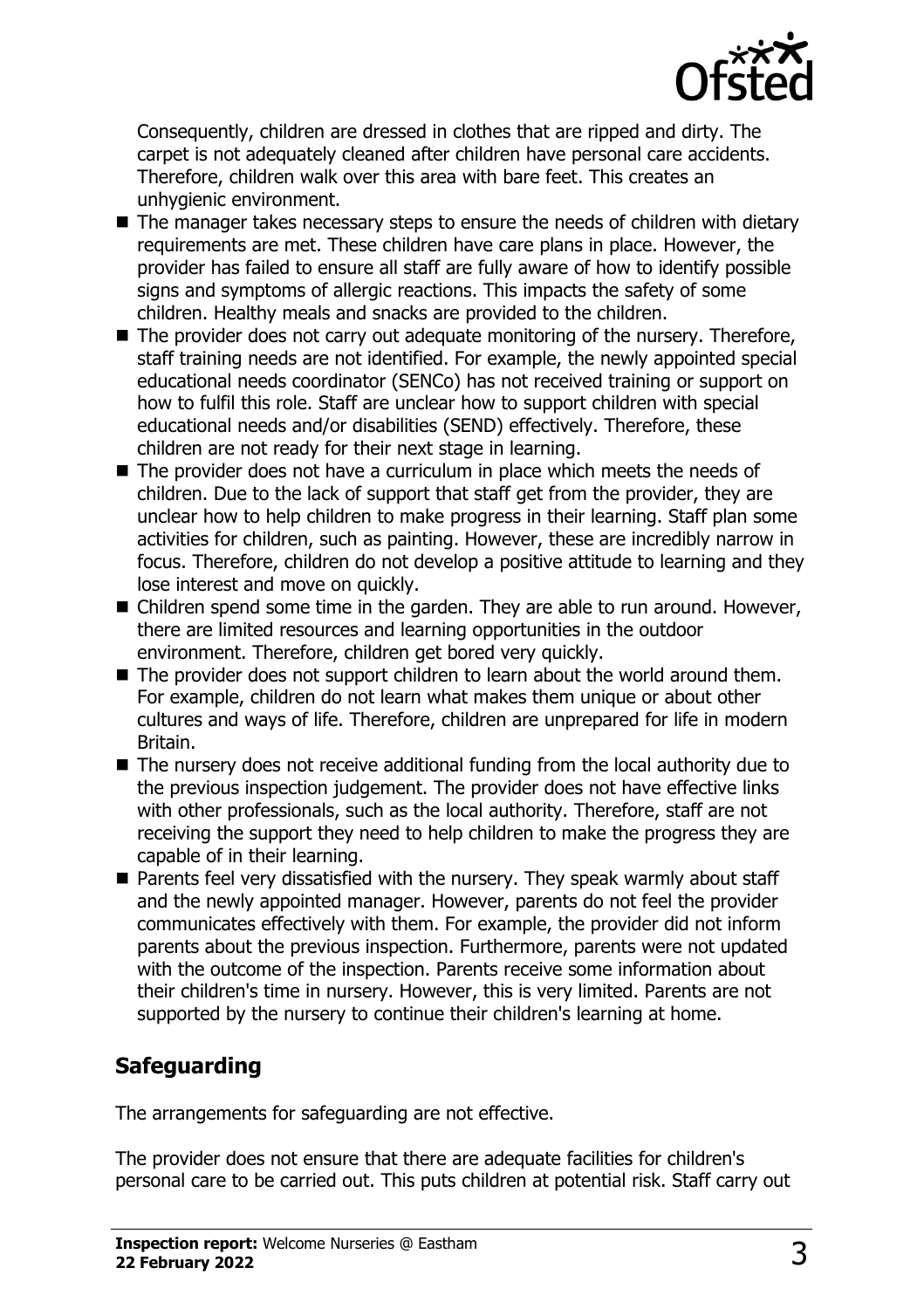

checks of the environment at the start and end of the day to ensure it is safe for children. However, regular checks throughout the day are not effectively carried out and as the environment becomes disorderly children repeatedly trip and fall over toys which are left on the floor. Staff have an adequate knowledge and understanding of safeguarding. They provide some examples of the possible signs and symptoms of abuse. Staff know how to correctly report any concerns they may have about the welfare of children. The designated safeguarding lead understands her role and responsibilities in keeping children safe. Staff are trained in paediatric first aid and report children's accidents correctly. There is an emergency evacuation procedure in place which is understood by staff.

# **What does the setting need to do to improve?**

#### **The provision is inadequate and Ofsted intends to take enforcement action.**

|                                                                                                                                                                                                  | Due date   |
|--------------------------------------------------------------------------------------------------------------------------------------------------------------------------------------------------|------------|
| ensure there is a named deputy<br>appointed who is capable and qualified<br>to support the newly appointed manager<br>in her role, and to take charge of the<br>nursery in the manager's absence | 16/03/2022 |
| implement suitable hygienic changing<br>facilities that meet the personal care<br>needs of children and ensure that<br>appropriate spare clothing is available                                   | 16/03/2022 |
| ensure staff have a thorough knowledge<br>and understanding of how to identify<br>possible allergic reactions and how to<br>respond appropriately to keep children<br>safe                       | 16/03/2022 |
| implement effective systems for<br>monitoring the nursery and provide staff<br>with the support they need to make the<br>necessary improvements to practice and<br>the provision                 | 16/03/2022 |

#### **We will issue a Welfare Requirements Notice requiring the provider to:**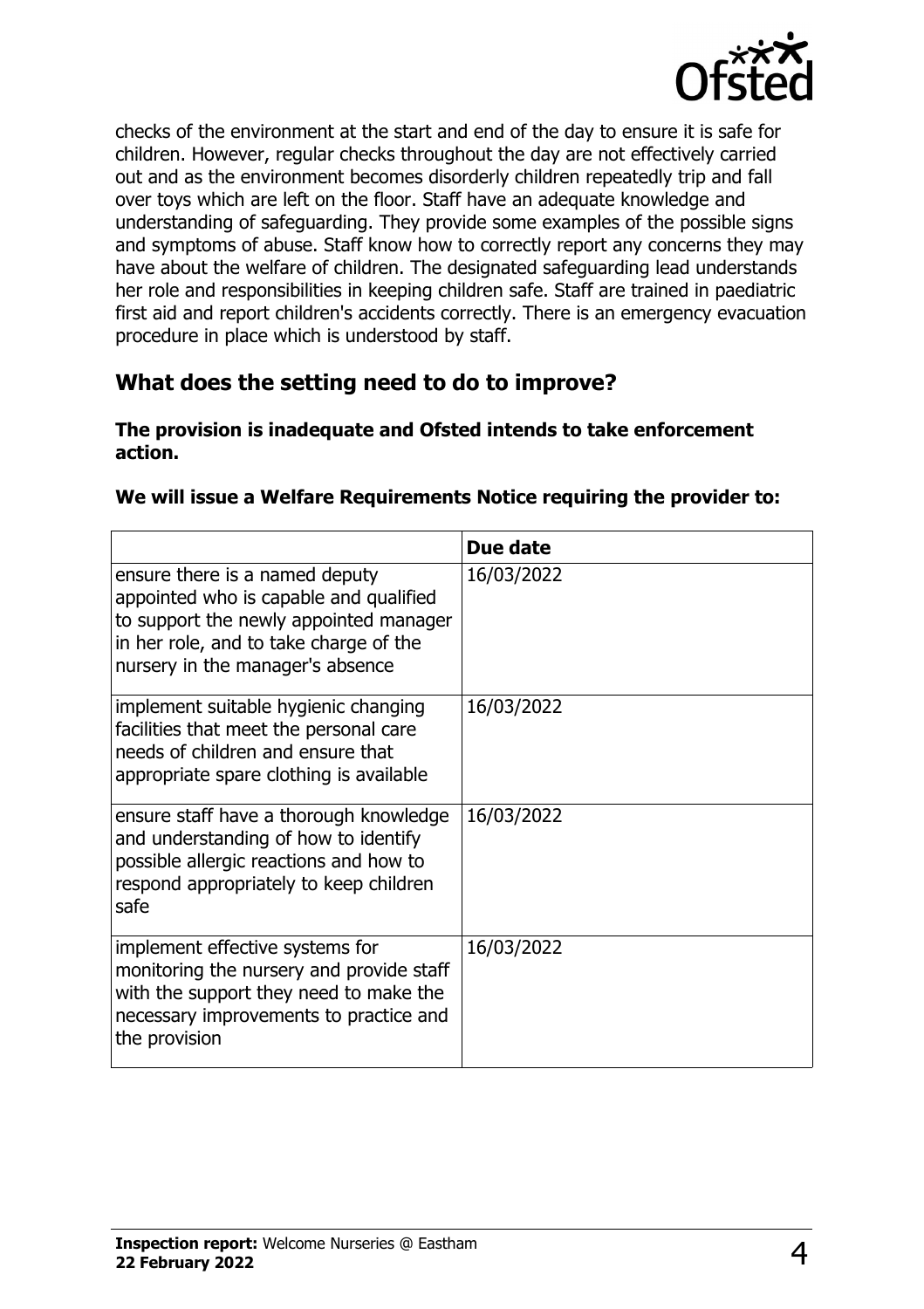

| ensure staff receive appropriate training<br>and professional development<br>opportunities to enable them to fulfil<br>their role and responsibilities and meet<br>children's individual needs | 16/03/2022 |
|------------------------------------------------------------------------------------------------------------------------------------------------------------------------------------------------|------------|
| develop positive relationships with other<br>professionals and parents to ensure<br>children receive the highest levels of<br>care                                                             | 16/03/2022 |
| ensure there are effective measures in<br>place to support children with SEND and<br>that a suitable SENCo is identified.                                                                      | 16/03/2022 |

#### **To meet the requirements of the early years foundation stage, the provider must:**

|                                                                                                                                                             | Due date   |
|-------------------------------------------------------------------------------------------------------------------------------------------------------------|------------|
| plan and implement a curriculum that is<br>challenging and promotes children's love<br>of learning, preparing them for the next<br>stage in their learning. | 16/03/2022 |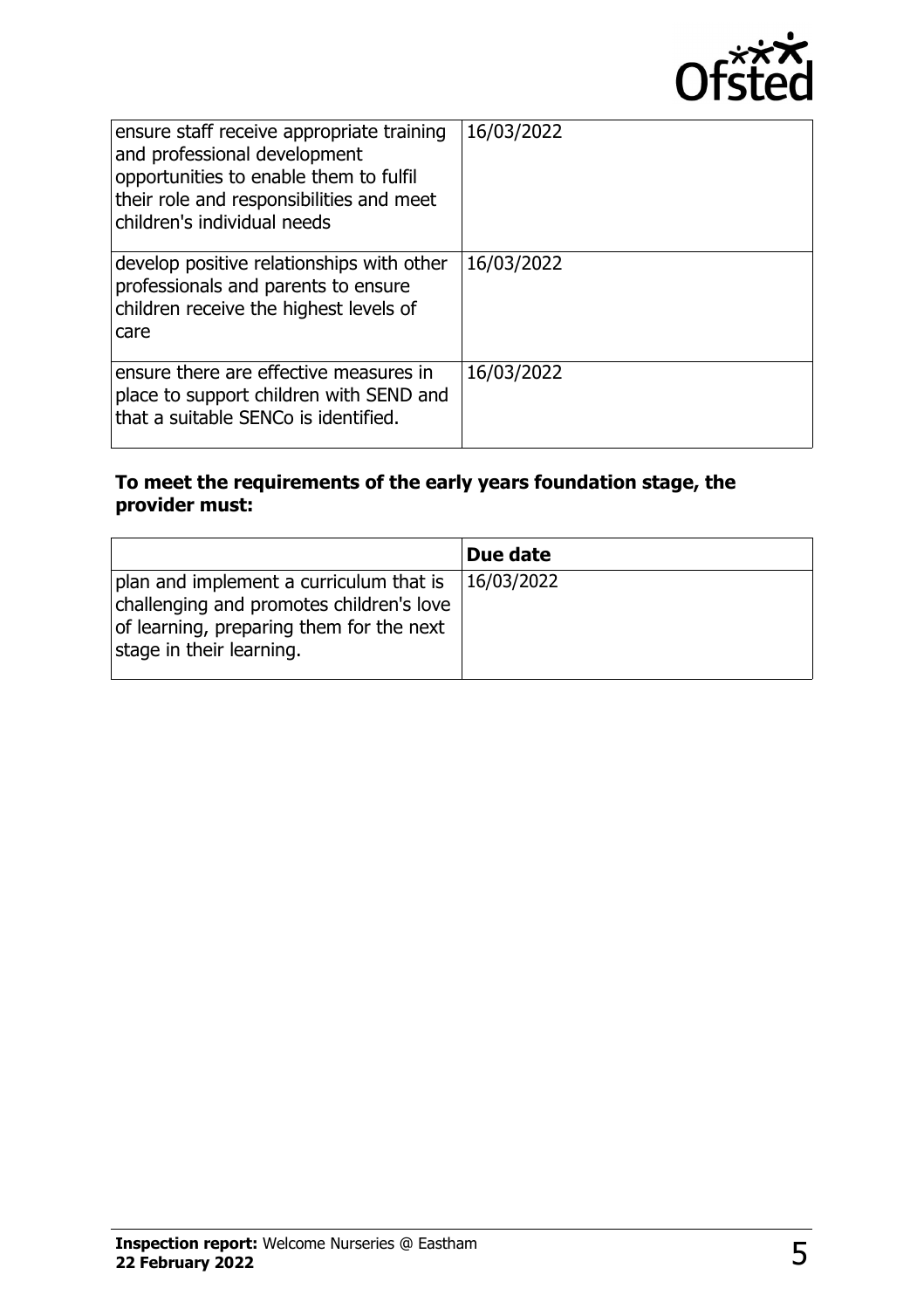

| <b>Setting details</b>                         |                                                        |
|------------------------------------------------|--------------------------------------------------------|
| Unique reference number                        | 2626084                                                |
| <b>Local authority</b>                         | Wirral                                                 |
| <b>Inspection number</b>                       | 10217533                                               |
| <b>Type of provision</b>                       | Childcare on non-domestic premises                     |
| <b>Registers</b>                               | Early Years Register, Compulsory Childcare<br>Register |
| Day care type                                  | Full day care                                          |
| Age range of children at time of<br>inspection | $1$ to $4$                                             |
| <b>Total number of places</b>                  | 60                                                     |
| Number of children on roll                     | 16                                                     |
| Name of registered person                      | <b>Welcome Nurseries Ltd</b>                           |
| Registered person unique<br>reference number   | 2576357                                                |
| <b>Telephone number</b>                        | 01513272764                                            |
| Date of previous inspection                    | 11 November 2021                                       |

# **Information about this early years setting**

Welcome Nurseries @ Eastham registered in 2021. The nursery opens weekdays from 7.30am to 6pm, all year round. The nursery employs seven members of staff. Of these, five staff hold appropriate early years qualifications at level 3.

# **Information about this inspection**

#### **Inspector**

Suzanne Fenwick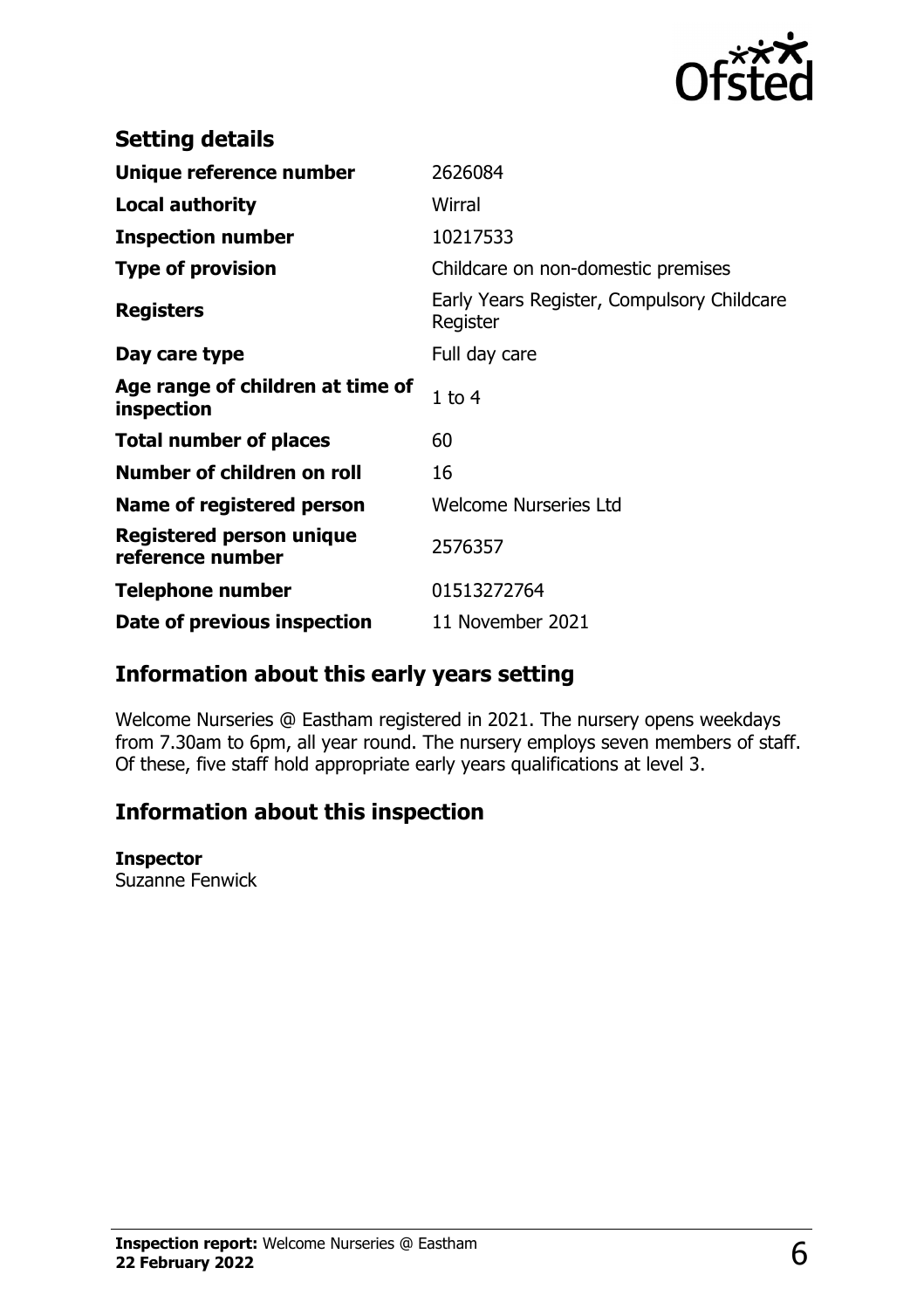

#### **Inspection activities**

- $\blacksquare$  The inspector discussed any continued impact of the COVID-19 pandemic with the manager.
- $\blacksquare$  We carried out this inspection as a result of a risk assessment, following information we received about the provider.
- $\blacksquare$  The manager and inspector completed a learning walk together of all areas of the nursery and discussed the learning opportunities which had been planned for children.
- $\blacksquare$  The inspector talked to staff at appropriate times during the inspection and took account of their views.
- $\blacksquare$  The inspector spoke with the registered individual about the leadership and management of the setting.
- $\blacksquare$  The inspector observed the quality of education being provided, indoors and outdoors, and assessed the impact that this was having on children's learning.
- $\blacksquare$  The inspector carried out joint observations of group activities with the manager.
- $\blacksquare$  The inspector spoke to several parents during the inspection and took account of their views.

We carried out this inspection under sections 49 and 50 of the Childcare Act 2006 on the quality and standards of provision that is registered on the Early Years Register. The registered person must ensure that this provision complies with the statutory framework for children's learning, development and care, known as the early years foundation stage.

If you are not happy with the inspection or the report, you can [complain to Ofsted](http://www.gov.uk/complain-ofsted-report).